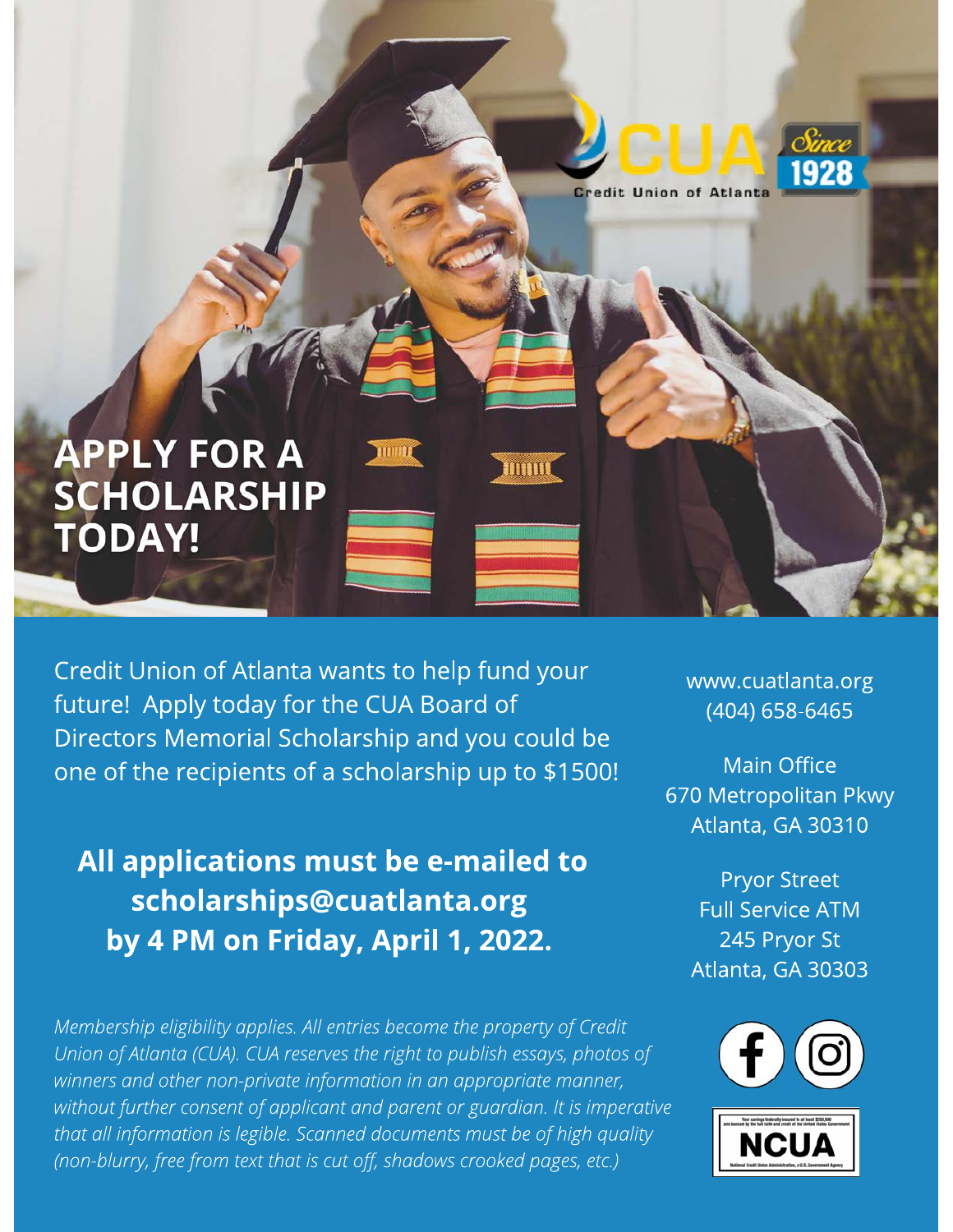

## **THE BOARD OF DIRECTORS MEMORIAL SCHOLARSHIP**

#### **In Memory of Juliette Akins, Gary Holmes, Hopie Strickland, Cheryl Wilcox and John Cuffie**

The Board of Directors Memorial Scholarship was established to recognize the dedicated service of past CUA board members. The basic criterion for each of the scholarships is an annual essay-writing contest in five (5) categories:

| <b>CATEGORY</b> | <b>GRADE/AGES</b>                | <b>PRIZE</b>                                                                              |
|-----------------|----------------------------------|-------------------------------------------------------------------------------------------|
| A               | $2nd - 5th$ Grade (Ages 7-11)    | \$50 credited to student's savings account at CUA                                         |
| B               | 6th - 8th Grade (Ages 11-14)     | \$100 credited to student's savings account at CUA                                        |
| C               | 9th - 10th Grade (Ages 14-16)    | \$250 credited to student's savings account at CUA                                        |
| D               | 11th $-$ 12th Grade (Ages 16-18) | \$500 Certificate of Deposit that will be added to their CUTeen<br>Succeed account at CUA |
| E.              | College Students (Ages 18-24)    | \$1,500 scholarship payable to a college or institution of higher<br>learning.            |

### **ELIGIBILITY**

| <b>CATEGORY</b> | <b>ESSAY SUBJECT</b>                                                                                                                                                                                                         | <b>ADDITIONAL REQUIREMENTS</b>                                                                                                                                                                                                                               |
|-----------------|------------------------------------------------------------------------------------------------------------------------------------------------------------------------------------------------------------------------------|--------------------------------------------------------------------------------------------------------------------------------------------------------------------------------------------------------------------------------------------------------------|
| $\overline{A}$  | 100-word essay entitled "Explain<br>the top three things you can do to<br>help your parent(s) save money."                                                                                                                   | One (1) written recommendation from a School<br>Administrator, Teacher or Counselor at the school you attend.                                                                                                                                                |
| $\overline{B}$  | 200-word essay entitled<br>"Describe a time when you<br>purchased something that you<br>later realized you did not want or<br>need. How did you feel? What<br>can you do to avoid<br>unnecessary spending in the<br>future?" | 1. Submit proof of academic performance that indicates a<br>cumulative grade point average of 3.0 or better for the current<br>semester.<br>2. One (1) written recommendation from a School Administrator,<br>Teacher or Counselor at the school you attend. |
| $\mathsf{C}$    | 350-word essay entitled "Explain<br>the short-term and long-term<br>effects of inflation. Describe how<br>it has affected you personally."                                                                                   | 1. Submit proof of academic performance that indicates a<br>cumulative grade point average of 3.0 or better for the current<br>semester.<br>2. One (1) written recommendation from a School Administrator,<br>Teacher or Counselor at the school you attend. |
| D               | 500-word essay entitled "What do<br>you feel are the advantages and<br>disadvantages of buying a new car<br>versus a used car? How long do<br>you expect to keep your first car<br>and why?"                                 | 1. Submit proof of academic performance that indicates a<br>cumulative grade point average of 3.0 or better for the current<br>semester.<br>2. One (1) written recommendation from a School Administrator,<br>Teacher or Counselor at the school you attend. |
| E               | 1,000-word essay entitled "How<br>are wars financed? Explain how<br>war impacts the global economy;<br>and describe how it affects your<br>financial decisions.                                                              | 1. Submit proof of academic performance that indicates a<br>cumulative grade point average of 3.0 or better for the current<br>semester.<br>2. One (1) written recommendation from a School<br>Administrator, Teacher or Counselor at the school you attend. |

## **SELECTION**

Scholarships are awarded based on the evaluation of a written essay and completion of the eligibility requirements. Winners must be account holders at the time of application. Please do not include your name or sign the essay. Applicants' identities are withheld from the judges until the finalists are selected.